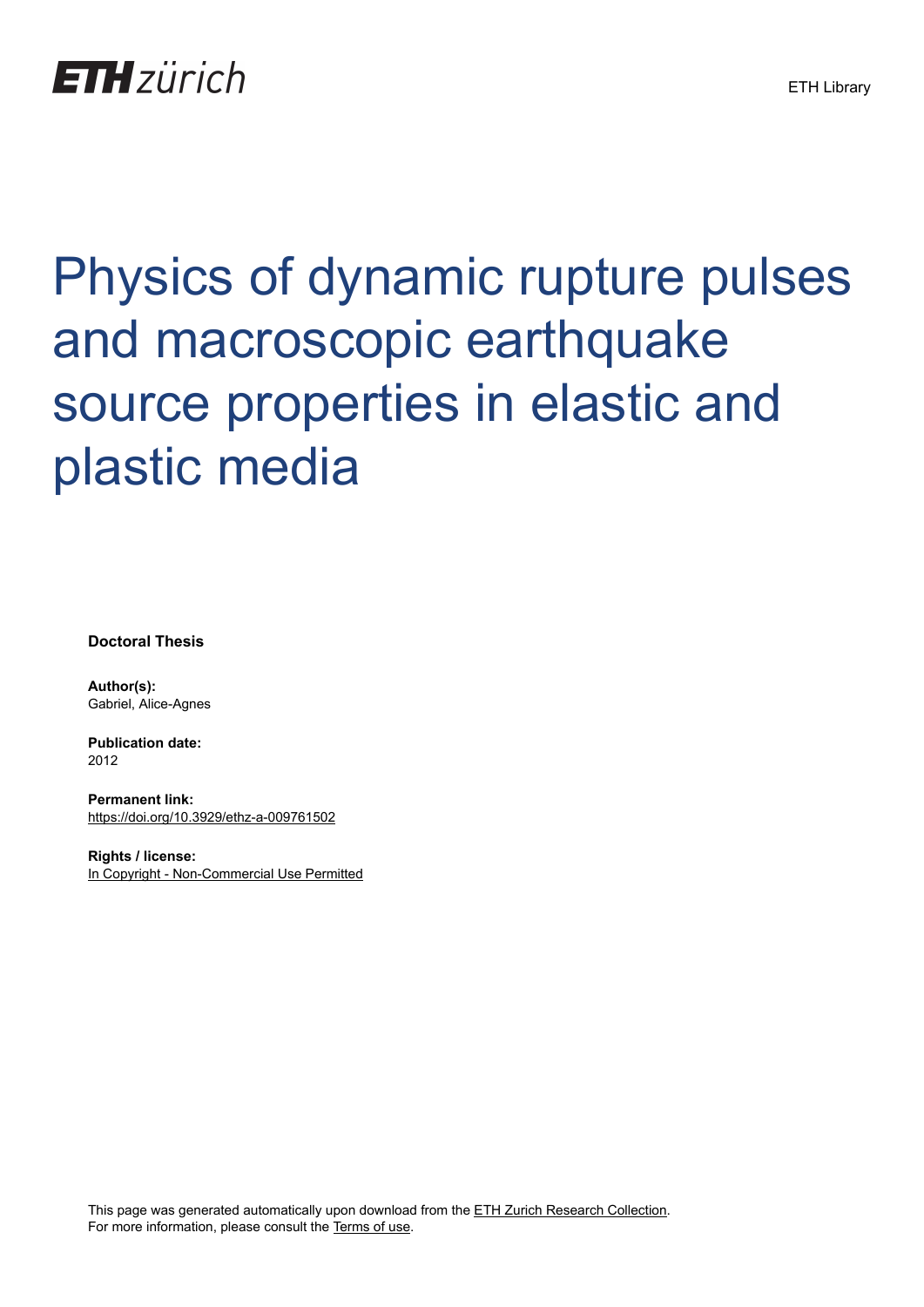#### DISS. ETH NO. 20567

# PHYSICS OF DYNAMIC RUPTURE PULSES AND MACROSCOPIC EARTHQUAKE SOURCE PROPERTIES IN ELASTIC AND PLASTIC MEDIA

#### A dissertation submitted to  $$\sf ETH$  ZÜRICH

for the degree of Doctor of Sciences

## presented by ALICE-AGNES GABRIEL Diplom Physikerin, Technische Universität Dresden, Germany

06 July, 1983

#### German

#### accepted on the recommendation of

| Prof. Dr. Domenico Giardini | ETH Zürich                                                     | Referent    |
|-----------------------------|----------------------------------------------------------------|-------------|
| Dr. Luis A. Dalguer         | ETH Zürich                                                     | Korreferent |
|                             | Prof. Dr. Jean-Paul Ampuero California Institute of Technology | Korreferent |
| Prof. Dr. P. Martin Mai     | King Abdullah University of Science and Technology             | Korreferent |
| Prof. Dr. Raul Madariaga    | École Normale Supérior                                         | Korreferent |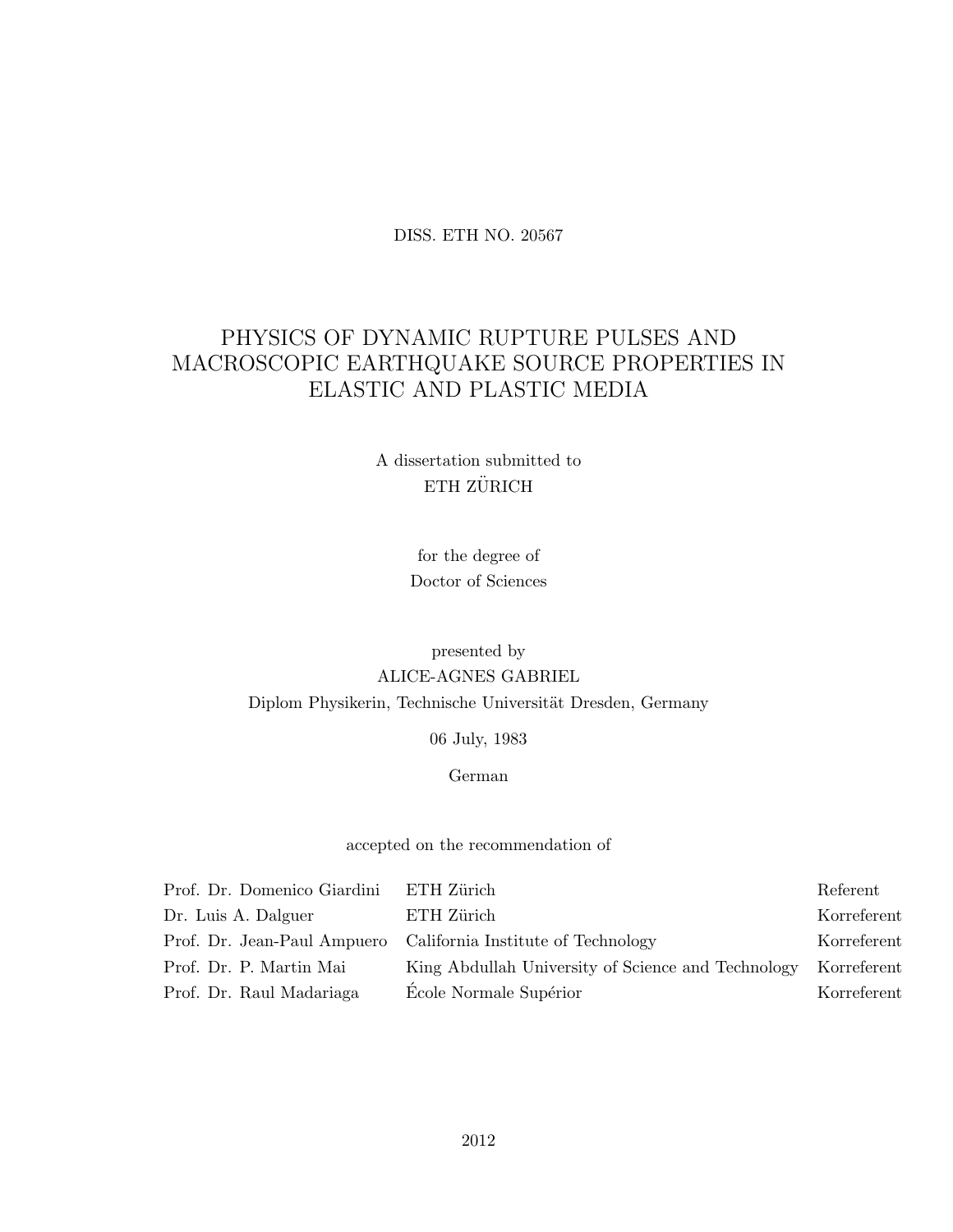#### Abstract

This dissertation concerns complexities in earthquake source dynamics and the resulting implications for seismic ground motion. Its findings are based on numerical and analytical investigations that are validated by comparison with seismic observations. The core of this work is a comprehensive set of 2D in-plane dynamic rupture simulations with a spectral element method incorporating faults. The fault rheology is governed by a velocity-and-state-dependent friction law, utilising severe velocity-weakening at high slip rates and a homogeneous initial stress state. Seismological observations, laboratory experiments, and theoretical models indicate that earthquakes can operate in different manners. We classify a diversity of rupture styles based on their stability (decaying, steady, or growing), rupture speed (subshear or supershear), healing properties (cracks or pulses), and complexity (simple or multiple fronts). Such rupture styles and their transitions depend on the state of stress and on the strength of the fault, and their identification in earthquake observations may inform about rheological parameters along active fault zones. We study the alteration of macroscopic rupture properties by off-fault energy dissipation into plastic deformation, which may be triggered by high stress concentrations at earthquake rupture fronts. Investigating in detail the energy balance and equation of motion of self-similar pulse-like ruptures, we are able to define quantitative relations between off-fault energy dissipation and macroscopic source properties. These findings contribute to a self-consistent theoretical framework for the study of the earthquake energy balance based on observable earthquake source parameters. The emanated seismic wave fields contain signatures of rupture styles and plasticity in near-field seismograms and source spectra. The asymmetrically induced plastic strain fields result in characteristic damage patterns off the fault and contribute to the total seismic moment. Identifying the diversity of rupture patterns in real earthquakes poses an interesting observational challenge. The long-term perspective of this work is to provide physical constraints with respect to the source of earthquakes applicable in strong ground motion prediction, seismic hazard analysis, and source inversion methods.